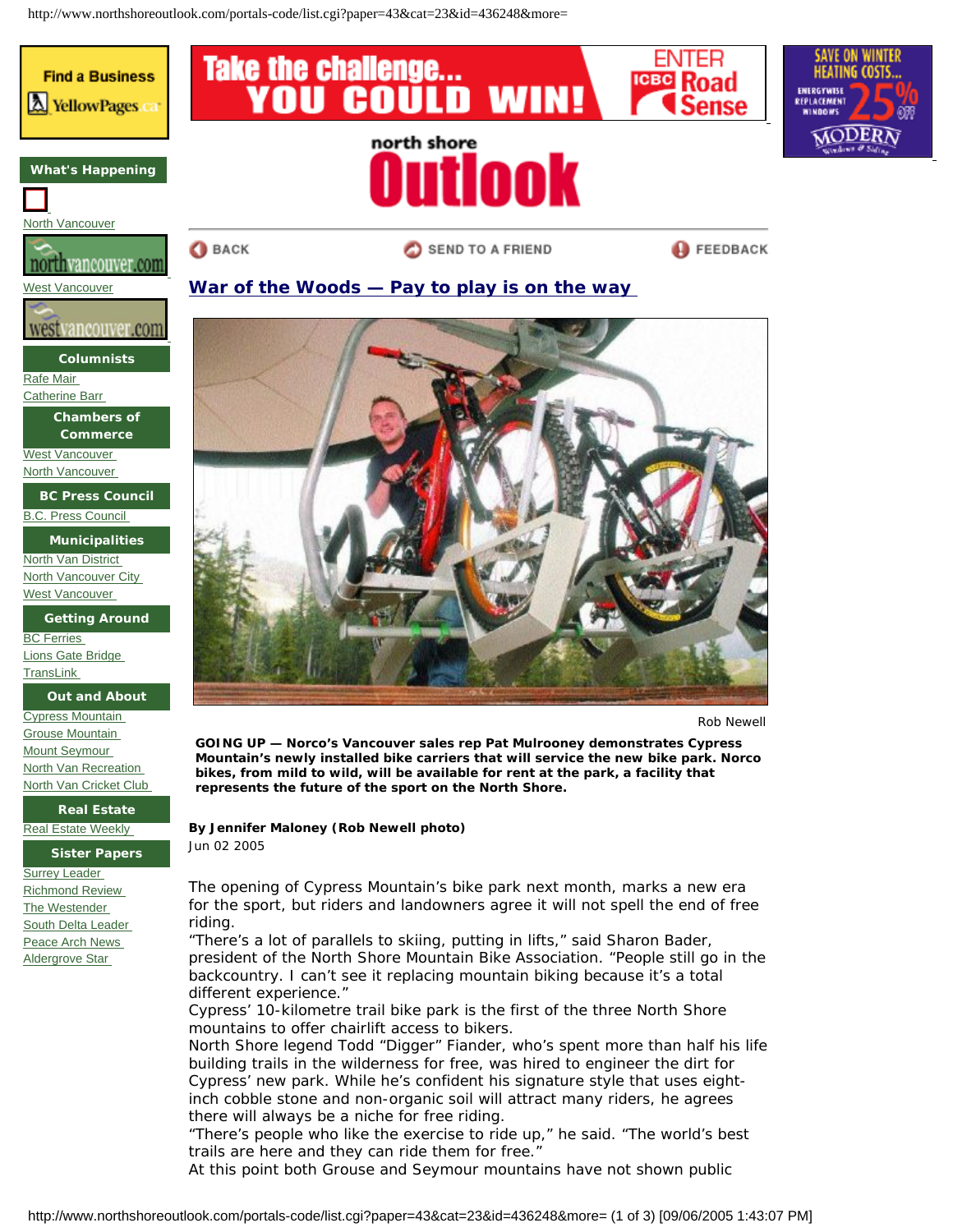interest in capitalizing on the growing sport within their own resorts, however, a spokesperson for Grouse Mountain, which has hosted the World Mountain Bike Conference for three consecutive years, said the possibility has not been ruled out.

"We've proven we have the ability to host mountain biking on Grouse, but right now our focus is on other things," said Chris Dagenais, public relations manager for Grouse. "As far as the future of the sport, I can only imagine it growing. That's fairly widely recognized within the community. It's going to develop. The question of how is still on the table and that's where no firm plans have been made."

With the volume of guests who access Grouse by its tram, Dagenais said it would be impractical to have the same lift used by mountain bikers. While Grouse is the gateway to Mt. Fromme, which has some of the best trails on the North Shore, most of them end on Mountain Highway. In order for Grouse to open a bike park it would have to implement a way of transporting bikers back to the mountain.

"Practical elements are the biggest thing right now," he said. "As the sport develops it's fair to say Grouse will be part of it. It's the mecca for biking here on the North Shore. Once we move forward on that I have no doubt Grouse will be involved."

Like many who pioneered the sport, Bader believes in keeping free trails free, but she doesn't view the development of bike parks negatively.

"I think having lift riding will relieve a lot of the pressure [on the free trails], like it did in Whistler," she said, adding the riding community has to work to protect and preserve what it has. "People need to realize this is an important resource and it's up to all of us to ensure we have it for the future. If we take it for granted, it will go to waste. We need to work together to preserve it." Maintaining trails means working with the various landowners, most of whom agree they should stay free.

"I don't think the public would support access fees," said Larry Fyroishko, Vancouver supervisor for BC Parks. "Parking fees are looking after the day use areas, but when it comes to trails I don't think there'd ever be a time where it'd be profitable [to charge]. I don't even want to entertain the idea of charging for trails."

Laurie Fretz, supervisor of the Lower Seymour Conservation Reserve, said resource and management of the alpine area will have to be examined, however she doesn't see access fees as the way of the future.

"To this date we haven't discussed charging," she said, adding, "That's not one of our objectives."

Without user fees to pay for trail maintenance, it's becoming more important to build trails to last. By choosing trail sites that maximize drainage and by using hard surfaces to avoid erosion, David Diplock, an environmental engineer says damages can be mitigated: "One of the biggest changes happening now is trails are being built with biking and sustainability in mind, as opposed to ad hoc social trails with no real design to last."

Diplock, a former director of the NSMBA, led a hands-on workshop on trail construction yesterday at the North Shore Credit Union World Mountain Bike Festival and Conference.

"It's hard to say what level of users there's going to be," says Diplock. "It's kind of like playing the stock market. You don't know whether it's going to plateau or grow."

Even if the sport continues to attract more riders, Diplock said it would be difficult to collect user fees. Unlike a community centre where money can be collected over a counter, there are many entrances to the woods. But there are other ways to have users put back into the trails, he said.

"The traditional point of entry is too difficult. I think it will [stay free]. Given it's in a park-like setting, people feel it should be free. Supplying trail maintenance or charging for parking are common ways to have users put back."

The whole mountain bike phenomena was created on the North Shore because of its technical trails and Diplock says landowners should keep that in mind for future development.

"As a landowner you control them. You can shape the sport," he said. "We want to say, 'okay what do we envision mountain biking to be?' Decide on the perfect picture of sustainable trails, which are meeting the needs of the